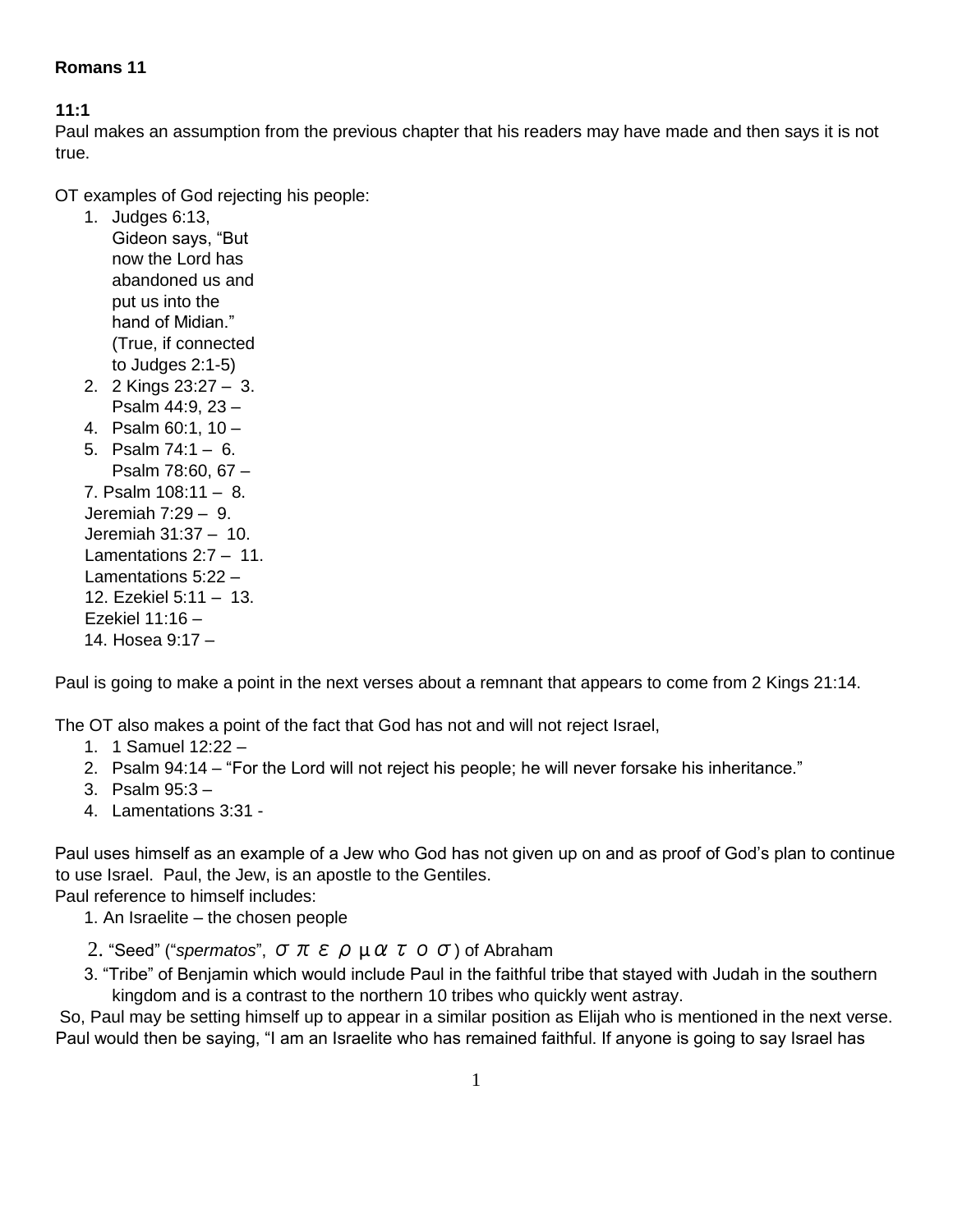been rejected by God it would be me (Paul) since I am the only one left!" But, of course, Paul knows he will be rebuked by OT verses, God's words to Elijah and the actual reality of what is happening in the history of salvation. So Paul presses on for the answer.

### **11:2**

God can not reject his own plan.

This refers to the people of Israel as a nation and their purpose.

Amos 3:2 "You only have I chosen of all the families of the earth; therefore I will punish you for all your sins."

"his people" is used in 11:2 just as it was used in 11:1. In 11:1 "his people" clearly refers to the nation of Israel. So, in 11:2 "his people" should also be understood as the nation of Israel as the people God foreknew. The phrase does not refer to some of the Israelites who God foreknew. God foreknew the nation, and many in that nation perished.

"whom he foreknew" refers to the fact that God knew the character of his "chosen " people before he chose them. Which means God foreknew their future unfaithfulness. Their choosing was based on grace, not Israel's ability to observe the "works" of the Law. This means Israel's unfaithfulness does NOT change the fact that they were chosen. Jacob was chosen and Esau rejected not because of what God knew they would do in the future.

1 Kings 19:10, 14 -

- Elijah pleaded with God against Israel and claimed he was the only one left faithful.
- There were 7,000 left. The point of the 7,000 was not that there were still 7,000 faithful men, but that God's plan was going to move forward through this remnant and leave the rest of the unfaithful in the wake of his judgment.

So, here, Paul introduces the concept of the "remnant" that will receive the blessing and fulfillment of the "chosen" people.

Within the whole of the "foreknown" and "chosen" people of Israel there was always a remnant that believed and remained faithful.

### **11:3-4**

In the days of apostasy Israel still had a remnant then.

The same is true in Paul's day. Israel will never be left without a remnant for the future.

Throughout the OT and into Paul's day there was always a remnant of the chosen people who believed and received the blessing. This will be true of Israel in the future, also.

### **11:5**

"outos oun kai en to nun kairo"

"thus therefore also in the present time"

● Notice Paul's use of THREE connectives in a sequence to begin this statement: "Thus therefore also". Any one single connective would have worked: "Thus", or "Therefore" or "Also". But Paul used three in a row.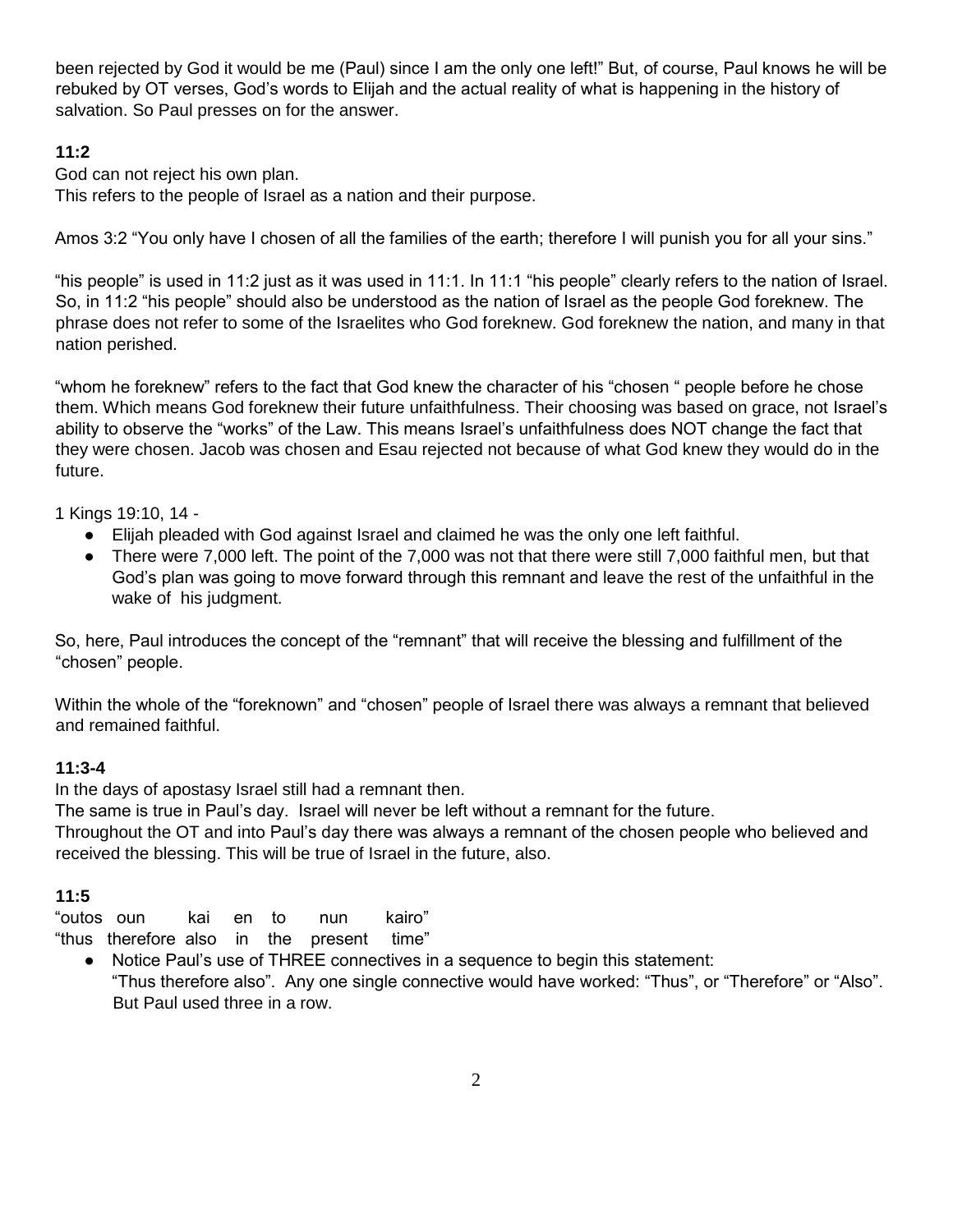- The use of THREE connectives is to point out that what proceeded is much more than a good point of argumentation, but is to secure the fact that God has used the "chosen by grace" and their "remnant" to fulfill his purpose many times in the past, and God is currently in the process of doing it again in a greater eschatological way in Paul's ministry.
- God's use of the remnant of the chosen is not a surprise to God or an adjustment to his plan, but it is actually how God foreknew his plan was going to be accomplished.
- Elijah's ministry experience was similar to Paul's ministry experience. One exception is that Paul understands what is going on in the historical plan of salvation. Elijah was confused and became depressed/hopeless, and, was rightfully rebuked by the Lord.

| $E$ $\nu$ | τω                    | $\nu \cup \nu$ |  |  | καιρω |  |
|-----------|-----------------------|----------------|--|--|-------|--|
|           | "In the present time" |                |  |  |       |  |

Five times  $v v \nu \kappa \alpha \nu \rho \omega$  occur together in Paul's writing:

- $\bullet$  Romans 3:26 "He did it to demonstrate his justice at the present time, so as to be just and the one who justifies those who have faith in Jesus."
- Romans 8:18 "sufferings of the now time"
- 2 Corinthians 6:2 "I tell you, now is the time of God's favor"

"Remnant chosen by grace" - This is in contrast to "works of the Law". They are still God's chosen people, or covenant people.

- There is a remnant in existence in Paul's day because of the same principle they began with in Abraham's day.
- "Remnant" is "*leimma*" in the Greek is a word that is only used here in the NT and once in the LXX in 2 Kings 19:4 referring to the "remnant" that is left in Judah (Jerusalem) after the Assyrian invasion had destroyed and deported the northern ten tribes.

God's grace chose them, it was NOT their works that made them God's people. God's grace and the people's faith are the source of the remnant.

Micah 5:7-8, "Then the **remnant of Jacob** shall be in the midst of many peoples like dew from the LORD, like showers on the grass, which delay not for a man nor wait for the children of man. And the remnant of Jacob shall be among the nations, in the midst of many peoples, like a lion among the beasts of the forest, like a young lion among the flocks of sheep, which, when it goes through, treads down and tears in pieces, and there is none to deliver."

Zechariah 8:12 referring to the exiles who had returned from Babylon, "But now I will not deal with the remnant of this people as in the former days, declares the LORD of hosts. For there shall be a sowing of peace. The vine shall give its fruit, and the ground shall give its produce, and the heavens shall give their dew. And I will cause the remnant of this people to possess all these things. And as you have been a byword of cursing among the nations, O house of Judah and house of Israel, so will I save you, and you shall be a blessing. Fear not, but let your hands be strong."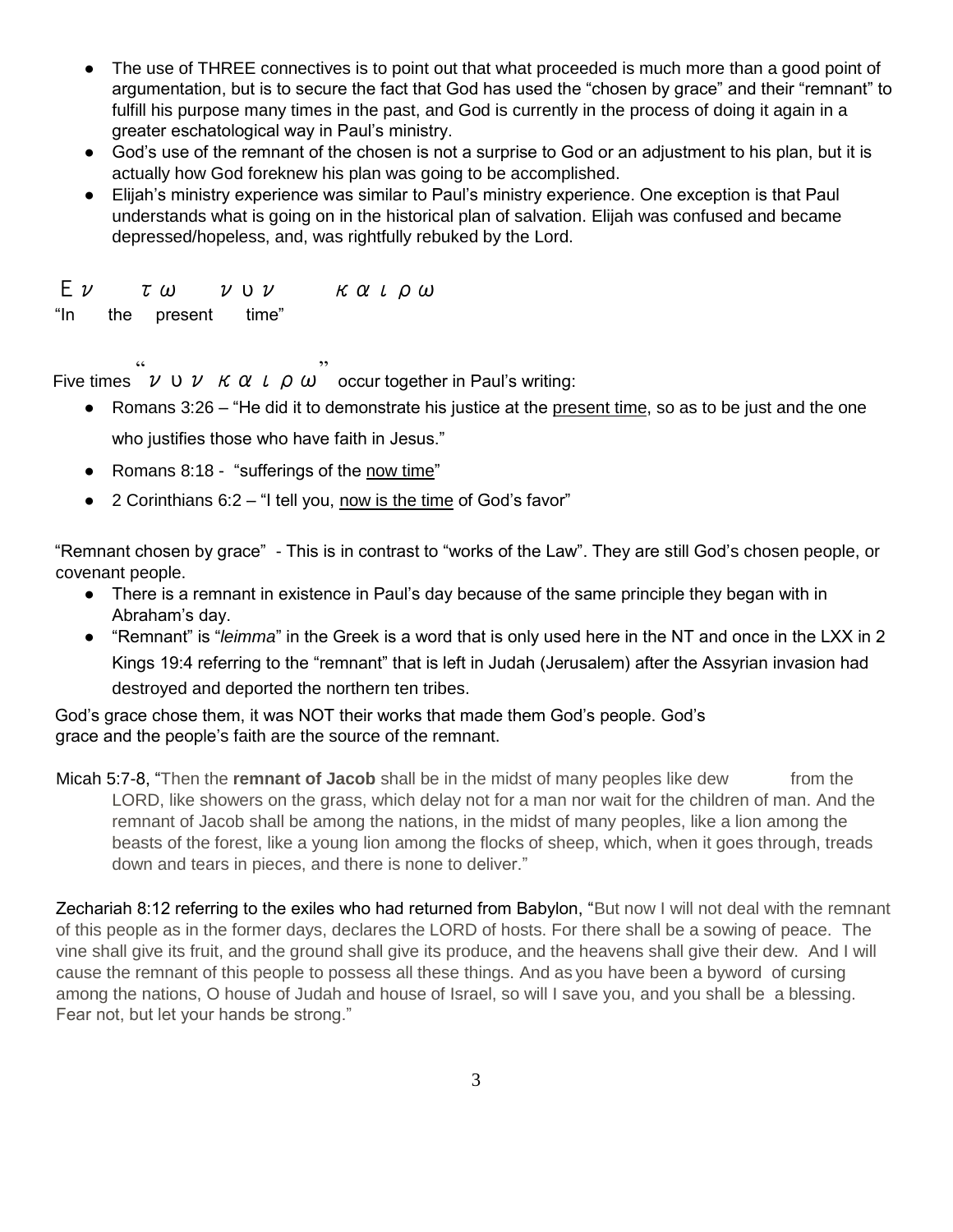Grace introduced in Romans 1:5 and 3:24 (12x in 3:24-6:15)

The remnant Jews became Christians in Paul's day. Those without faith were left behind.

"Works" refers to the "works of the Law". The context does not support the concept of "good works", but is still a reference to the legalistic "works" of the Jews in demonstrating their "chosen-ness" and "election" by keeping the Law of Moses.

Faith in Jesus Christ was a return to the grace of being God's chosen people. The faith of Abraham. Rejection of Jesus Christ was a continuation of rebellion to God's election by replacing it with self-centered religious "works of the Law".

Paul uses the word "grace" ("charis") 4x in 11:5-6.

If works is even an option then there is no reason to use the word "grace" since the definition of "grace" would have to change. "Grace" would no longer mean "grace."

### **11:7**

This verse is a restating Romans 9:31 by rephrasing the thought. 9:31- "dioko" is replaced in 11:7 with "epizateo" 9:31- "phthano" is replaced in 11:7 with "epitugchano"

"But the elect attained it" of 11:7 restates 9:30

Before in 9:30-32 hardened Israel was contrasted with the believing Gentiles. Here hardened Israel is contrasted with remnant Israel.

What is sought and not obtained is NOT election itself (which refers to the initial acceptance by God). What is sought and NOT obtained here is the benefits of a sustained covenant relationship.

Israel sought it, but only the elect of Israel got it.

Hardening is caused by people who reject God: Pharaoh, Romans 1, 2.

- The word for "hardened" is "*poroo*" which comes from the word "*poros*" which is a kind of marble. The basic meaning is "petrify", "make hard", "render insensitive". It was used in medicine as "causing a stone to form in the bladder or a callus on the hand." • Used as a metaphor in the NT in:
	- $\circ$  Mark 6:52- "And he got into the boat with them, and the wind ceased. And they were utterly astounded, for they did not understand about the loaves, but their hearts were hardened."
	- $\circ$  Mark 8:17- "And Jesus, aware of this, said to them, "Why are you discussing the fact that you have no bread? Do you not yet perceive or understand?Are your hearts

hardened? Having eyes do you not see, and having ears do you not hear? And do you not remember?"

○ John 12:40 (Isaiah 6:10)- "Though he had done so many signs before them, they still did not believe in him, so that the word spoken by the prophet Isaiah might be fulfilled: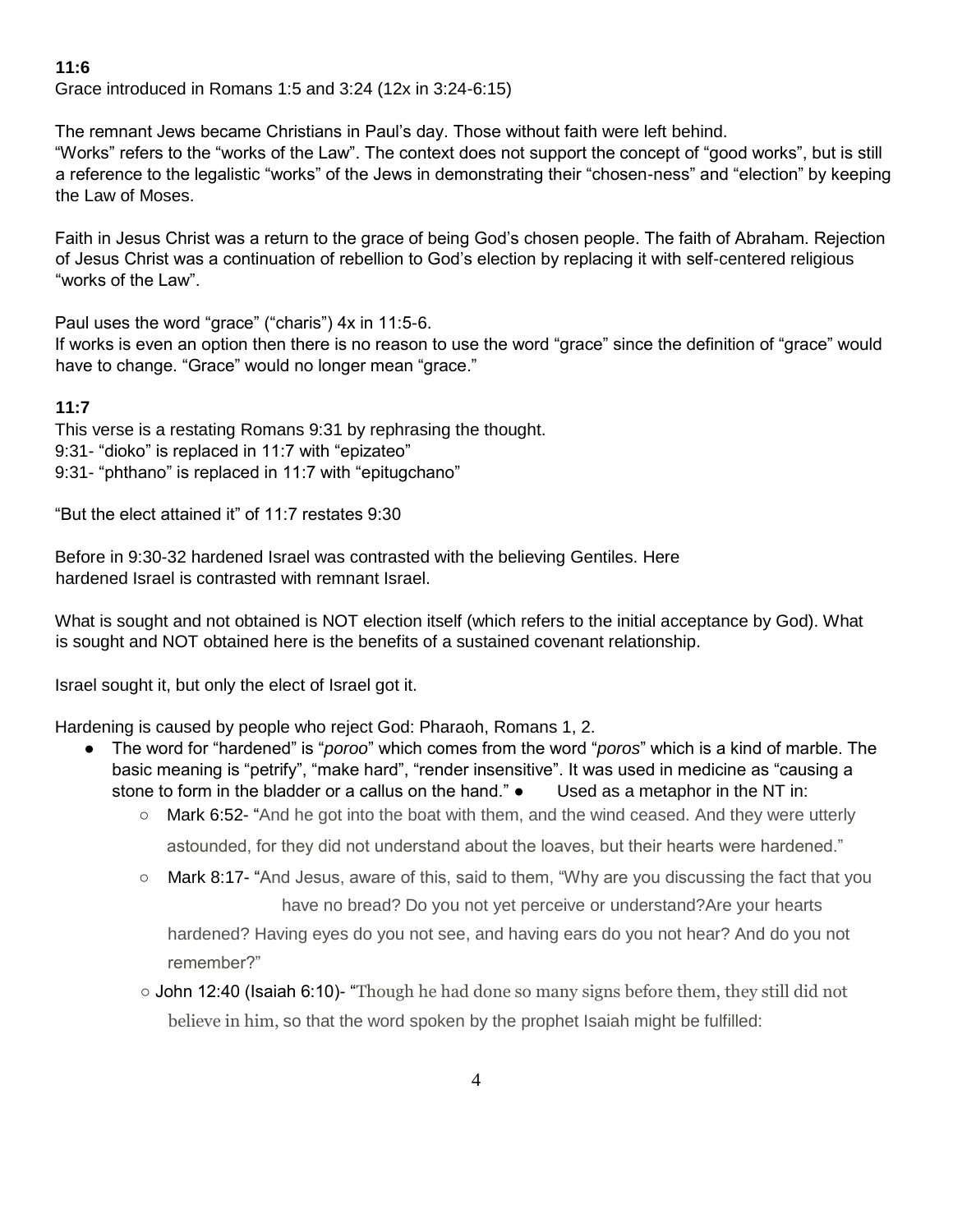"Lord, who has believed what he heard from us, and to whom has the arm of the Lord been revealed?" Therefore they could not believe. For again Isaiah said, "He has blinded their eyes and hardened their heart, lest they see with their eyes, and understand with their heart, and turn, and I would heal them."

Isaiah said these things because he saw his glory and spoke of him. Nevertheless, many even of the authorities believed in him, but for fear of the Pharisees they did not confess it, so that they would not be put out of the synagogue."

- 2 Corinthians 3:14- "But their minds were hardened. For to this day, when they read the old covenant, that same veil remains unlifted, because only through Christ is it taken away. Yes, to this day whenever Moses is read a veil lies over their hearts. *But when one turns to the Lord, the veil is removed*."
- The word "blindness" can be used to communicate this same concept of spiritual insensitivity as this word "hardness" does in English.
- "Hardness" or spiritual blindness is sent by God as a judicial act of God who is responding to a person's (or, a people's) rejection of the Word of God (or, Truth). God does not randomly harden people's hearts. It is not a matter of fate that a person becomes insensitive to God's Word. The person's lack of response, or faith, places them in a position to harden their heart on any future encounter with God, the Word of God or the Truth of God's Reality.
	- Romans 1:21-25 "For although they knew God, they neither glorified him as God nor gave thanks to him, but their thinking became futile and their foolish hearts were darkened . Although they claimed to be wise, they became fools and exchanged the glory of the immortal God for images made to look like a mortal human being and birds and animals and reptiles. Therefore God gave them over in the sinful desires of their hearts to sexual impurity for the degrading of their bodies with one another. **They exchanged the truth about God for a lie**, and worshiped and served created things rather than the Creator
	- Romans 9:16-17 "It does not, therefore, depend on human desire or effort, but on God's mercy. For Scripture says to Pharaoh: 'I raised you up for this very purpose, that I might display my power in you and that my name might be proclaimed in all the earth.' "

# **11:8**

### From Deut. 29:4 and Isaiah 29:10

Similar to Isaiah 6:9-10 - "Hear and hear, but do not understand; see andd see, but do not perceive." These verses and this concept is used in all four Gospels and Acts:

- Matthew 13:14-15 -
- Mark 4:12 -
- Luke 8:10 ● John 12:40 -
- Acts 28:26-27 -

The word "stupor" is "katanyxis" (from LXX translation of Isaiah 29:10) literally means "pricking" and "stinging". Thus, the word began to refer to numbness which results from a thorn pricking or an insect stinging.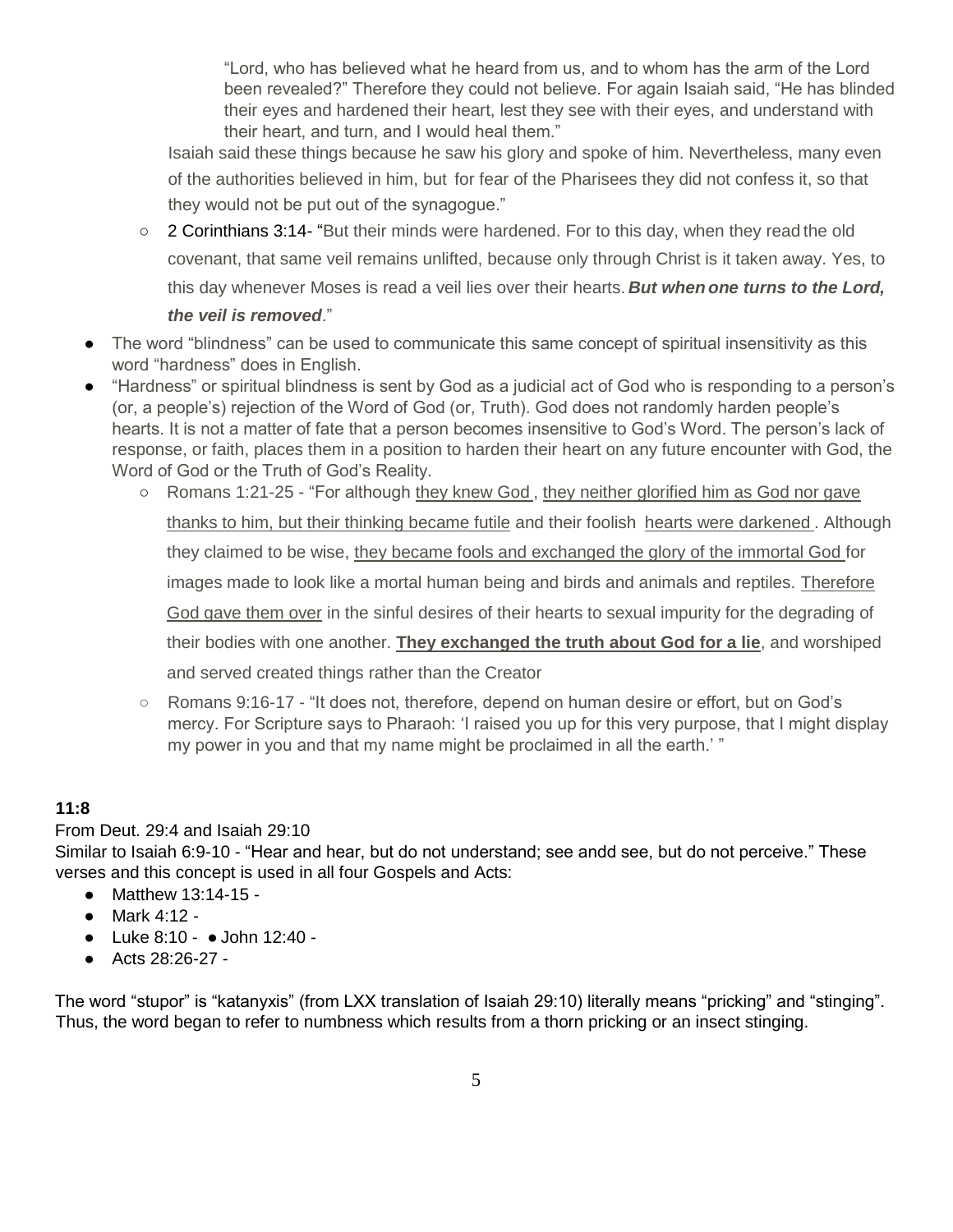### **11:9, 10**

Psalm 69:22, 23

Originally referred to David's enemies and applied to Jesus' enemies (John 2:17; John 15:25; Matthew 27:34; Acts 1:20).

Paul is sees it here as applied to those who reject God and are hardened.

"their table" would be the temple furniture and ritual.

The sacrificial system revealed Jesus but for them it was a reason to reject Christ and stumble.

The table of showbread and meals that were regularly part of the sacrificial system.

The Jews who trusted in the Levitical system rather than in the Christ it revealed would be stumbling over the table and the meals just like they stumbled over the stone. The Jews with hard hearts were more concerned with maintaining religious purity than on believing the promise revealed in the rituals they practiced.

"backs bent" could refer to slavery, a heavy burden, shrinking back in fear, slumped in grief, weakness, groping in blindness. In any case the condition is opposite freedom found in Christ.

# **11:11-31**

There are now two groups of Jews

- a) believing Jews and members of the church
- b) non-believing Jews who as a result of rejecting Christ have been hardened.

This next section focuses on the non-believing Jews. Yet Paul is talking to Gentiles (11:13) The hardening of Israel is not permanent.

There is a two-fold process:

- 1. Israel rejects Christ and so refuses to go to the Gentiles with the good news. This results in the good news being brought directly to the Gentiles while by-passing the Jews.
- 2. Next, Israel will respond to Christ. The results are the end time resurrection.

### **Five sections here:**

- **1. 11-12**
	- **a.** trespass of Israel
	- **b.** salvation for the Gentiles
	- **c.** better things when Israel responds
- **2. 15**
- **a.** Israel's rejection
- **b.** Reconciliation of the world
- **c.** Israel's acceptance be life from the dead
- **3. 17-23** 
	- **a.** natural branches broken off
	- **b.** wild branches grafted in
	- **c.** natural branches grafted back in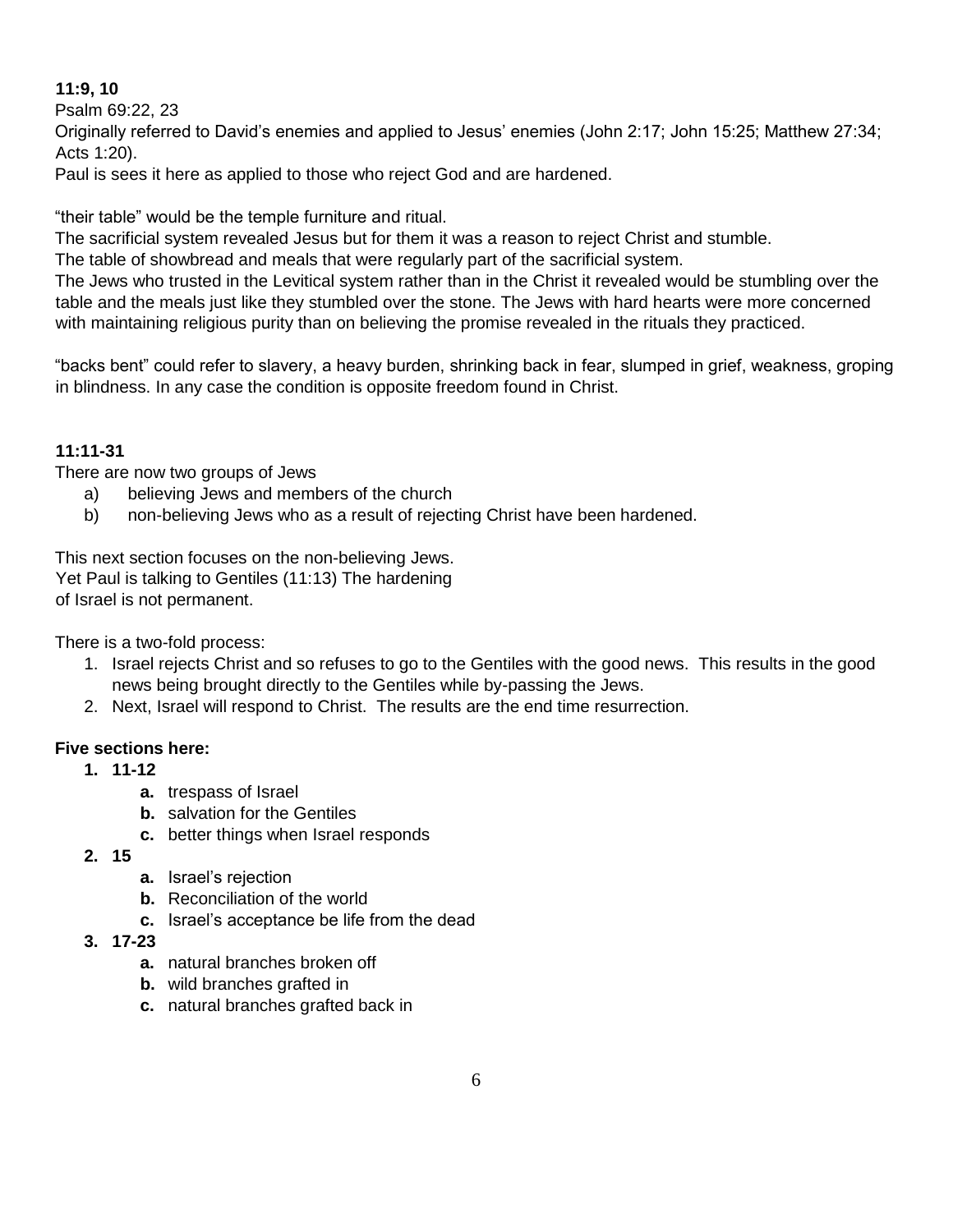- **4. 25-26** 
	- **a.** Hardeing of Israel
	- **b.** Fullness of Gentiles
	- **c.** all Israel will be saved
- **5. 30-31** 
	- **a.** Disobedience of Israel
	- **b.** Mercy for Gentiles
	- **c.** Mercy to Israel

Paul is still talking about bodies of people (Jews, Gentiles) and not individuals within those groups.

The model of these verses follows this pattern:

- 1. Rhetorical question
- 2. Emphatic denial
- 3. Explanation

The opening rhetorical question is a parallel of the opening question in 11:1.

Two interesting words are used:

- 1. "Stumble" it is worth considering that Paul's use of "stumble" is being used of a momentary spiritual failure and recovery from the stumble is not only possible, but recovery is likely.
- 2. "Fall" would then seem to be referring to a permanent condition of falling into spiritual darkness with no hope of recovery.
	- a. "Fall" is the Greek word "*pipto* ". It is used to refer to physical falling in the NT, but is used to refer

to an eternal spiritual collapse 3x in Paul's other uses of the word "*pipto* " and also in Hebrews

and Isaiah in the LXX:

i. Romans 11:22 - "Note then the kindness and the severity of God: severity toward those who have fallen, but God's kindness to you, provided you continue in his kindness.

Otherwise you too will be cut off." ii. Romans 14:4 - "Who are you to pass judgment on the servant of another? It is before his own masterthat he stands or falls ."

- iii. 1 Corinthians 10:12 "Therefore let anyone who thinks that he stands take heed lest he fall<sup>"</sup>
- iv. Hebrews 4:11 "Let us therefore strive to enter that rest, so that no one may fall by the same sort of disobedience."
- v. Isaiah 24:20 "The earth staggers like a drunkard, it sways like a hut; its transgression lies heavy upon it, and it falls ("pipto") and will not rise again."

The process is three steps:

1. Israel's Trespass - Israel's rejection of Jesus (sin) - the believing Jews are rejected by the Jewish nation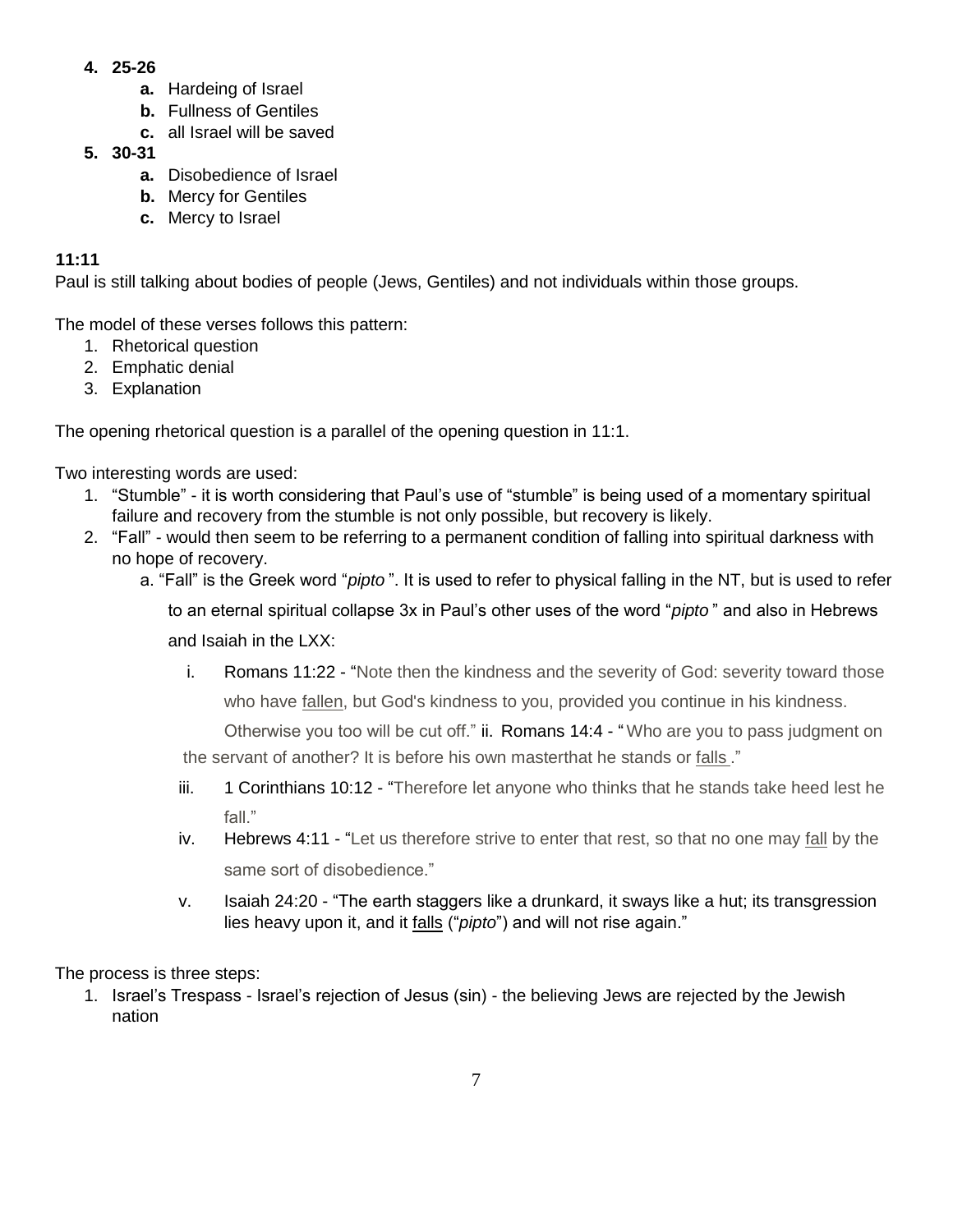- 2. Israel's Diminution (meaning reduction in size or importance) Gentiles the believing Jews turn to the Gentile nations with the message of salvation
- 3. Israel's Fullness Jews realize their mistake and turn to the Jesus for salvation. At some point the Jews see the Gentiles benefiting from their relationship with Jesus the Messiah and the Jews recover from their stumble.

"trespass" is "

"Diminishing" or "" is "hettema" in the Greek which means "defeat" and "loss". This word is used in contrast with the word "pleroma" translated "full number", "completeness", or "full inclusion".

So, the first word seems to indicate "defeat", but Israel's restoration is described as a "completeness", "full number." The contrast is between "defeat" and "completeness". It does not necessary mean a specific full number or "all" Israel reaches faith in the end, but Israel's purpose is brought to completion after the purpose of their defeat is complete.

Israel's "fullness" means even more blessings which is detailed in 11:15 as the Resurrection from the dead. "fullness" or "full inclusion" is "*pleroma* " and should be understood to mean the same thing as "full number" (" *pleroma*") of Gentiles in 11:25. Which means after the time of conversion of the Gentiles (or, Church Age) there will be a large, worldwide conversion of Israel. This will be referred to as the salvation of "all Israel" in 11:26.

#### **11:13**

Because Paul's ministry is to the Gentiles (and, not to the Jews specifically) Paul sees himself as ministering to the Jews by moving God's plan along towards the final phase by ministering the Gospel to the Gentiles in this second phase. So, Paul's ministry to the Gentiles today is the best way for him to minister to the Jews, though it be indirectly.

"Speaking to you Gentiles" - Paul now makes a point to address the Gentile church concerning their correct understanding of the times, seasons, plans and purposes of God concerning Israel. Paul's point is NOT that he has given up on Israel in the comprehensive plan of God, but he has recognized the season in which he lives. It it the season to go to the Gentiles. And, in this season the Jews, as a nation, will NOT listen to the Gospel. But, this season (Church Age) will someday be fulfilled and then God's direction of ministry will change.

It is possible that in the Roman church there was a doctrinal or situational reason for Paul to admonish them concerning Israel's present condition and future purpose. There was NO place to remove natural Israel from God's purpose even though the Gospel had been given to the Gentiles and the Church was no God's people.

#### **11:14**

#### **11:15**

"rejection" refers to "a throwing away" salvation through Jesus or "a loss" of salvation available through Jesus. The Jews did the throwing away. The Jews rejected Jesus, so God rejected the Jews and gave them blind eyes.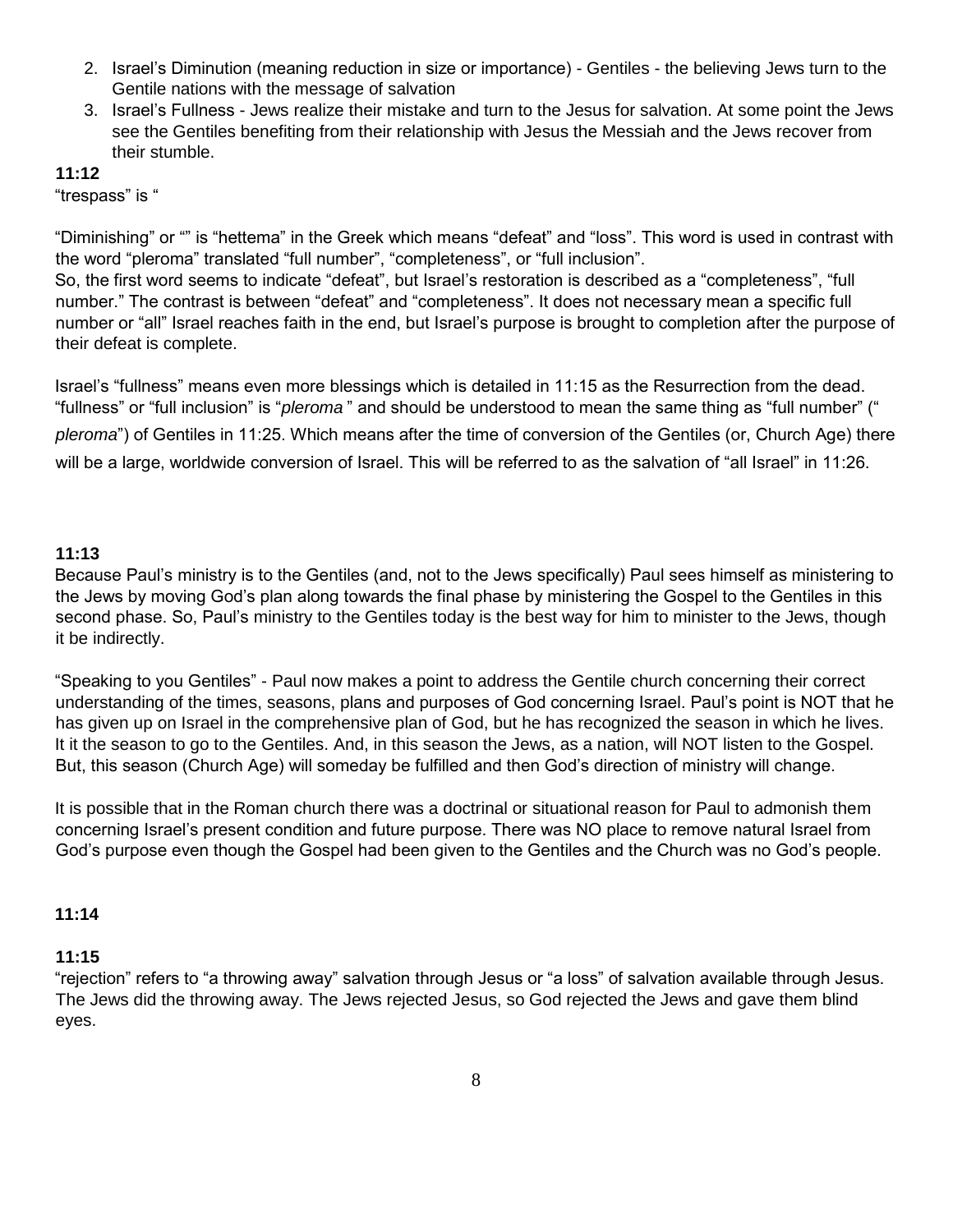"acceptance" is the direct opposite of "rejection". This appears to be God's acceptance of the Jews. Which would mean it is God's "rejection" of the Jews earlier in the verse that is reversed because of the Jew acceptance of Jesus by faith.

Israel's conversion (acceptance) will be initiate the events of the resurrection.

F.F. Bruce says, "The meaning may be that Israel's conversion will be the immediate precursor of the resurrection, to coincide with the parousia of Christ."

### **11:16**

Paul uses two illustrations to show that what God began will be accomplished and accepted.

- 1. Firstfruits, or batch of dough see Numbers 15:17-21 where Israelites offered the Lord a cake made from the first ground grain coming off that year's threshing-floor. Thus, if the first batch of dough is accepted and holy, then the rest of the year's harvest of grain will be acceptable.
	- a. A similar practice was the waving of the first-fruits from the field when 1 Corinthians 15:23 says that Jesus Christ was the first fruits of the resurrection
	- b. The "first fruits" that Paul is referring to here would likely be the first Jewish believers who accepted Jesus as the Christ and Savior. This would include Peter, Paul and others in that first generation of Jews.
	- c. The first fruit offering is the believing remnant of Paul's day (Rom. 16:5; 1 Cor. 16:15; 2 Thes. 2:13)
- 2. Root of a fig tree and its branches. Since the root of the fig tree is flowing with the life, nutrition or sap of God's truth, plan and purpose, then the branches that are growing from it and producing fruit are acceptable and holy.

# **11:17**

Olive trees were the most cultivated tree in the Mediterranean world The wild olive tree was by nature very unproductive.

NOTE on Fig Trees and Cultivation: Even in the 1900's it was a cultivation practice to graft a shoot, or branch, of a wild olive tree into a cultivated olive tree which was ceasing to bear fruit. The sap of the old cultivated tree empowers the wild branch to bear fruit. The Roman writer Columella, a contemporary of Paul's, writes that an olive tree that was producing poorly could be reinvigorated by grafting in a slip of a wild olive tree. Cutting away the old cultivated branches would allow air and light to reach the tree. The grafting affects both the old stock of the tree which is itself reinvigorated by the new graft. The wild olive branch that is grafted in begins to bear fruit and oil because of the sap coming from the old stock of the cultivated olive tree.

The tree represents the kingdom of God.

In Paul's illustration the cultivated olive tree that is to produce the fruit of God's kingdom was Israel. But, the cultivated tree of Israel failed to produce fruit and oil. So, the old branches were cut away and fresh branches from the wild olive tree was grafted in.

The old branches of the cultivated olive tree that were cut away represents the unbelieving Jews who had rejected Jesus.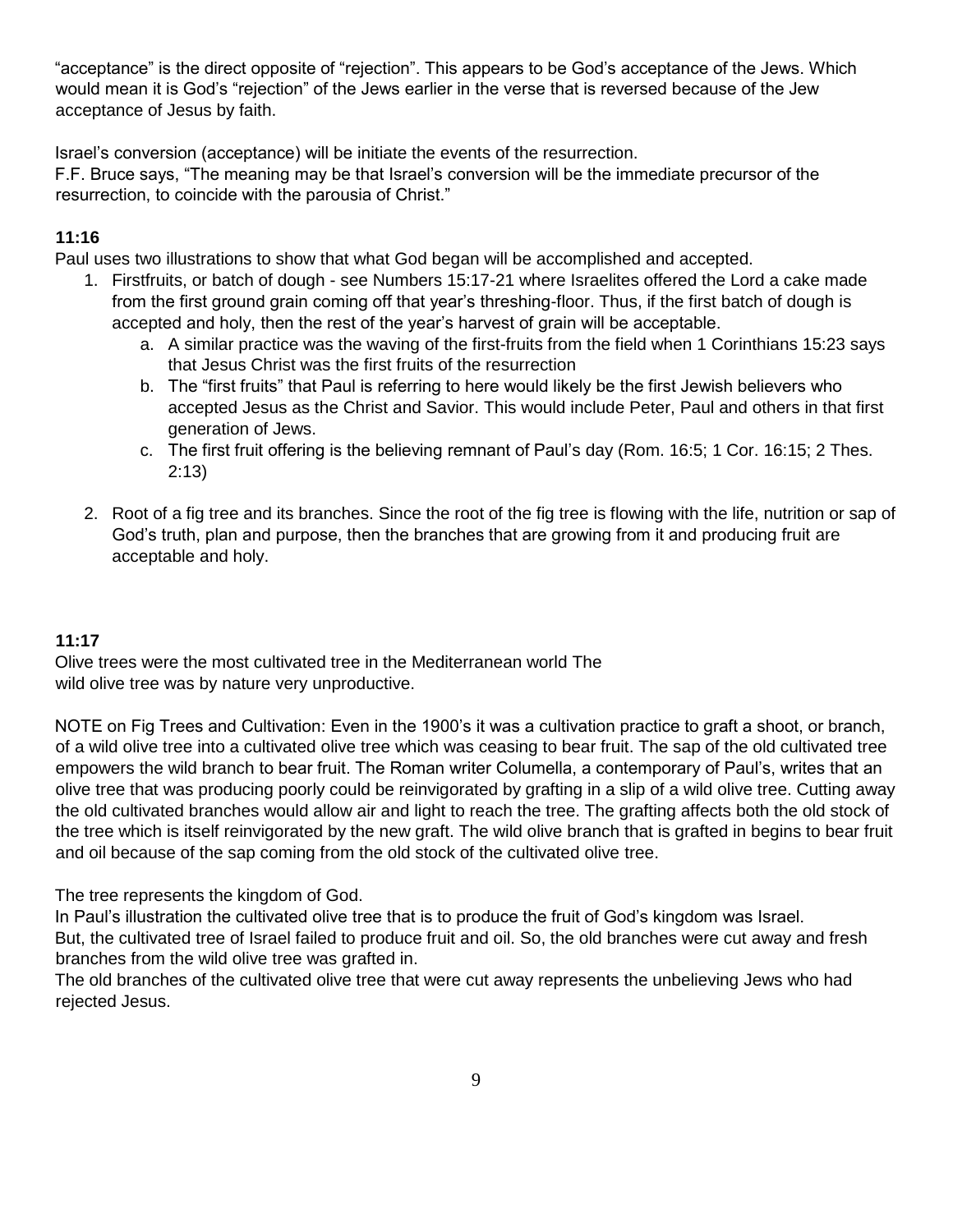The grafted in branches of the wild olive tree represents the Gentiles who had accepted the message and placed faith in Jesus. Their election is sure, their purpose will be fulfilled and God's promises will be completed. Through Christ the Gentiles have become part of that election, calling and fulfilling.

Jewish branches were broken off because of their unbelief in the promises of God. Likewise, Gentiles who enter the church system (similar to the Jews entering the system of rituals of the Mosaic Law) without faith in Jesus will be cut away.

Do not be arrogant because you are involved with a church system. If you are in unbelief (meaning never saved; never having placed faith in the promise of Jesus) then you will be cut away just like the unbelieving Jews were cut away for their unbelief even though they regularly kept and obeyed the Law of Moses. They never understood it, so they never could believe it.

### **11:20**

Jewish believers became proud of their place in God's plan, but were unproductive. Gentiles also need to fear both their arrogance and their lack of productivity.

"Through faith" is emphatic in the Greek. This means it is the focus of this sentence.

### **11:21**

"Provided you continue" - continuance in the faith is the best test of reality. Failure to continue or slipping into false doctrine or turning to other religions or returning to the ways of the world or continuing in the ways of the flesh are NOT a continuation in the faith.

In 2 Corinthians 13;5 Paul tells the Corinthians to examine themselves to see whether they are holding to the faith.

A person who has been born again will move towards God and grow closer to the image of Jesus Christ. But, a person who has never been born again will fail in the long run because they cannot continue the facade.

### **Romans 11:25-32**

Paul is going to review salvation history concerning Israel one more time in 11:25-32.

Paul explains the mystery of God's purpose for Israel. This information had been previously concealed and not fully understood, but Paul now makes it known.

### **11:25**

This verse begins with "for" which ties it into the verses before it concerning the olive tree.

"Mystery" is "**mysterion**" and does not mean the unknown.

It refers to God's activity in history concerning man's salvation that *has* been revealed to man.

The use of mystery refers to things that had been hidden in the past.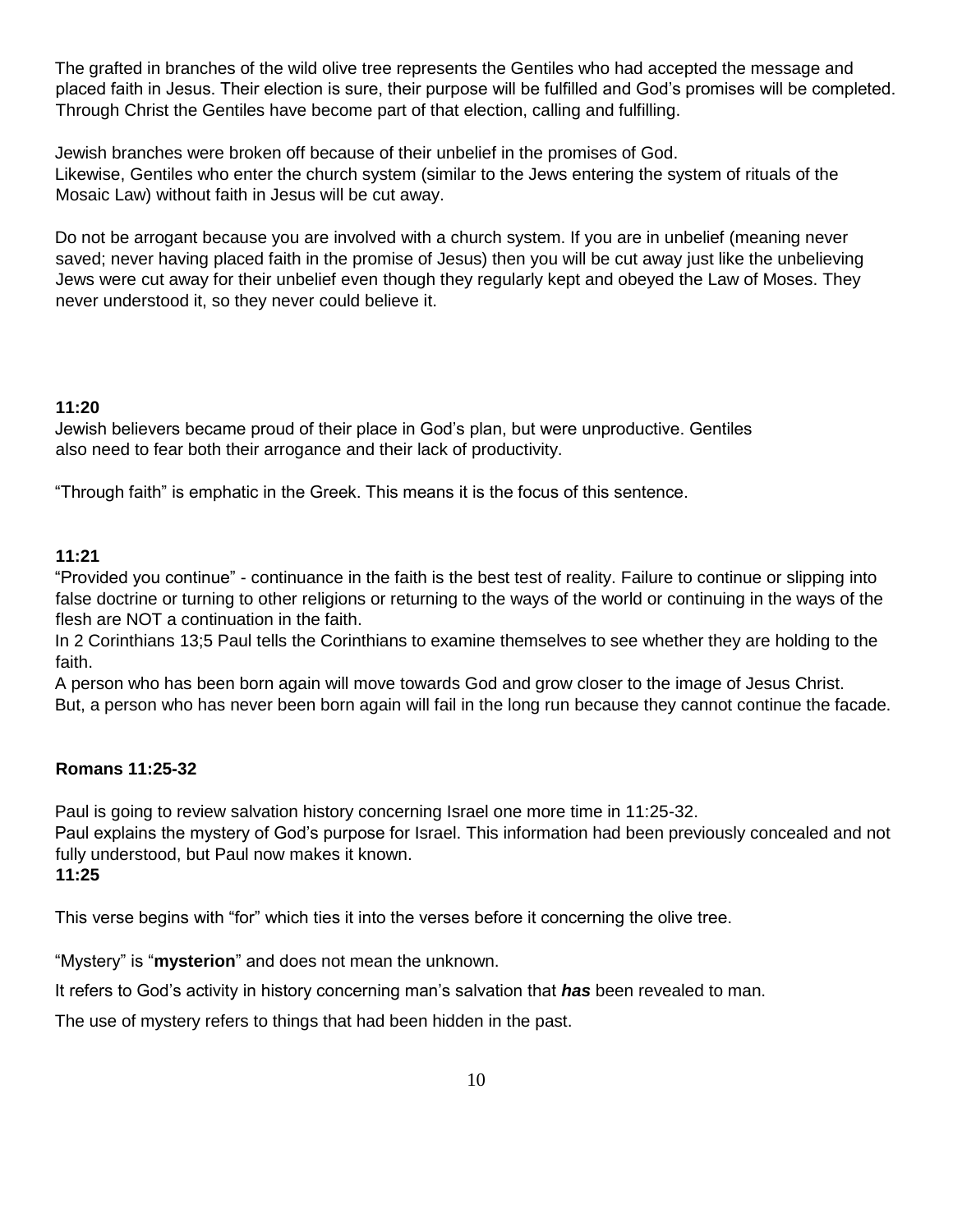It is a technical term used in Jewish apocalyptic verses where God reveals his set purpose to mankind through a prophet.

Daniel 2:17-18, 27-30, 47

Matthew 13:11 (Mark 4:11, Luke 8:10)

Romans 16:25 1 Corinthians 2:1, 7 1 Corinthians 4:1 1 Corinthians 15:51 Ephesians 1:9 Ephesians 3:3, 4, 9 Ephesians 6:19 Colossians 1:26, 27 Colossians 2:2 Colossians 4:3 1 Timothy 3:9, 16

Revelation 1:20 Revelation 10:7 Revelation 17:5, 7

The mystery concerning Israel is immediately stated by Paul:

- a) Israel is the chosen nations
- b) Israel has experienced a hardening in part until Gentiles have come in
	- c) Israel will be saved.

"Conceited" lines up with 11:17-21

The hardening is:

- a) partial
- b) temporal
- c) And a response to Israel having rejected Jesus in Mt. 12 and other places.

This hardening will serve as discipline and eventually bring Israel to God.

In the OT the Gentiles were in darkness and the Jews had God's revelation. In the NT the Jews are in darkness and the Gentiles walk in the light. In the End the Jews will need to turn to God out of darkness just like the Gentiles have in the church age.

"Full number" means also "Complete Number"

# **11:26** Israel's restoration promised:

Deuteronomy 30:1-5